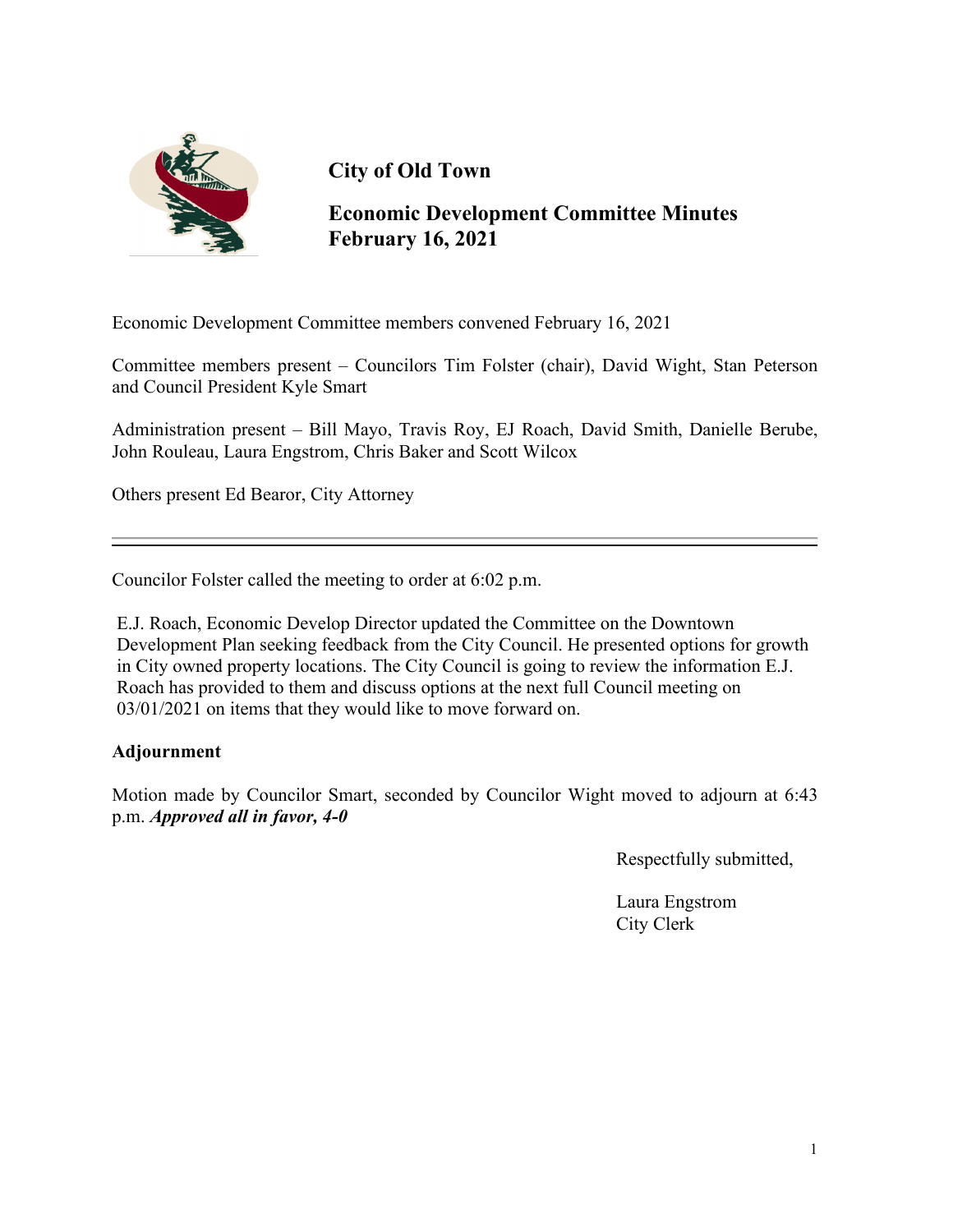

## **City of Old Town**

### **Finance Committee Minutes February 16, 2021**

Finance Committee members convened Feb. 16, 2021 via Zoom

Committee members present – Councilors Carol May, Linda McLeod, Tim Folster and Council President Kyle Smart

Administration present – Bill Mayo, Travis Roy, EJ Roach, Danielle Berube, David Smith, Scott Wilcox, John Rouleau, Chris Baker and Laura Engstrom

Others- Ed Bearor, Esq., City Attorney

Councilor Carol May called the meeting to order at 6:44 p.m.

- A. Danielle Berube, Finance Director, updated the Committee on the January 2021 Financials.
- B. Scott Wilcox presented the Safer Grant update to the Committee. It is a Fema Grant to staff adequately for fire and emergency response. Motion made by Councilor Mcleod, seconded by Councilor Folster to bring it to full Council on 03/01/2021 to be voted on. (Roll call vote) *Approved all in favor, 4-0*. Motion passes
- C. Travis Roy updated the Committee on the phone system. It is a universal phone system that will connect all the City's departments together so calls can be transferred to any department regardless if it is in another building or not. Travis will be sending out all the information and quotes via email to the councilors for their review before the next Council meeting.

Motion made by Councilor Folster, seconded by Councilor Brissette to bring it to full council on 03/01/2021 to be voted on and approved. (Roll call vote) *Approved all in favor, 4-0*. Motion passes

#### **Adjournment**

Motion made by Councilor McLeod, seconded by Councilor Folster to adjourn at 7:18 p.m. (Roll Call Vote) *Approved, all in favor, 4-0*

Respectfully submitted,

Laura Engstrom City Clerk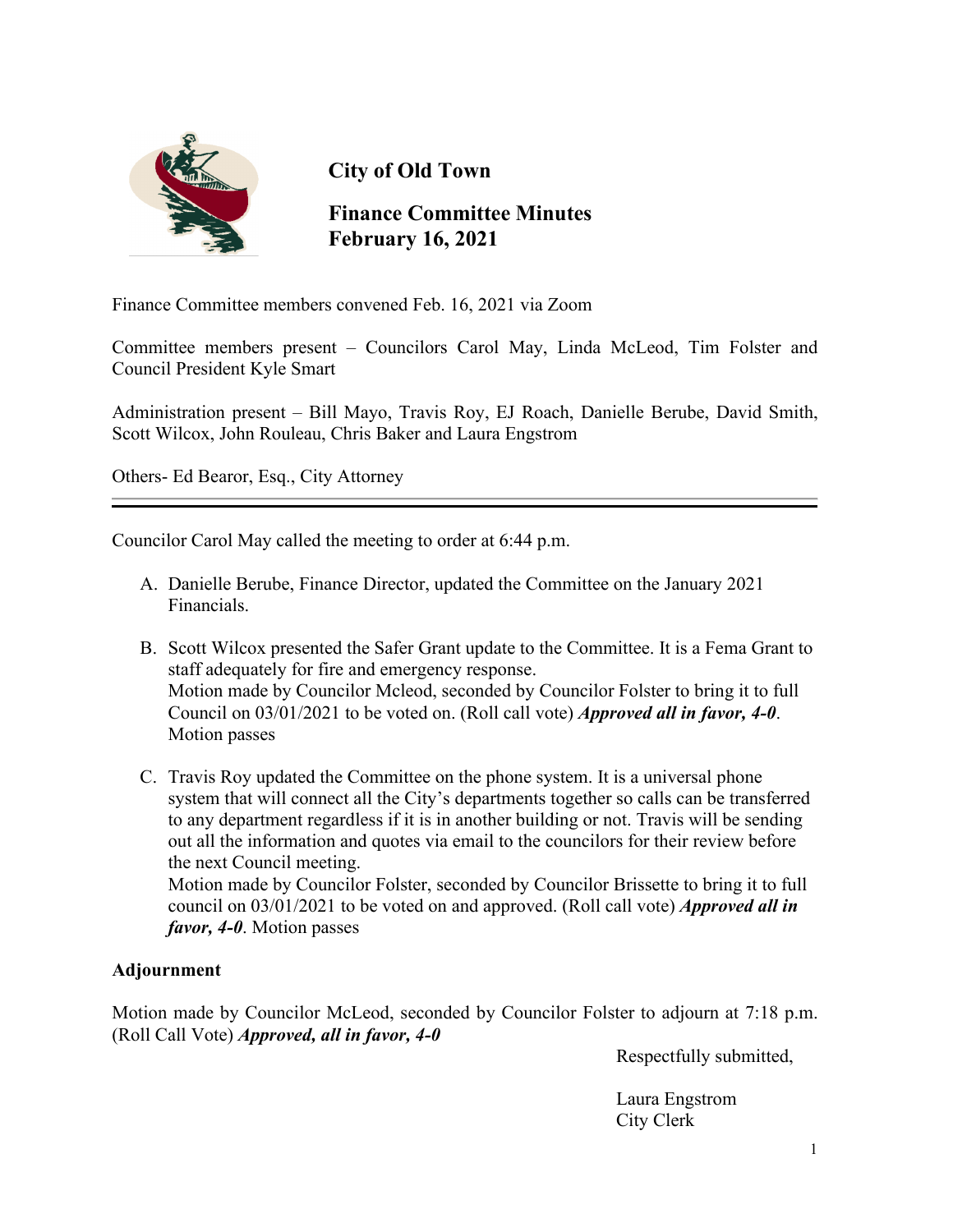

## **City of Old Town**

### **Special Council Meeting Minutes February 16, 2021**

Council convened February 16, 2021 Via Zoom

Councilors present – Council President Kyle Smart, Councilors Shirley Brissette, Tim Folster, David Wight, Linda McLeod, Carol May and Stan Peterson

Administration present – Bill Mayo, Travis Roy, EJ Roach, Danielle Berube, David Smith, Chris Baker, Scott Wilcox, John Rouleau and Laura Engstrom

Others present – Ed Bearor,Esq., City Attorney

Council President Kyle Smart called the meeting to order at 7:19 p.m.

#### **Approval of the Minutes**

Resolved, the Old Town City Council hereby approves as presented:

- February 01, 2021 Regular Council meeting minutes.

 Motion made by Councilor Peterson, seconded by Councilor Brissette (Roll call vote), *Approved all in favor, 7-0.* Motion passes

#### **Petitions, Communications, and Citizens' Requests**

#### **Reports**

- A. Council President
- B. Standing Committees -Administrative Services, Economic Development, Finance Services and Public Services.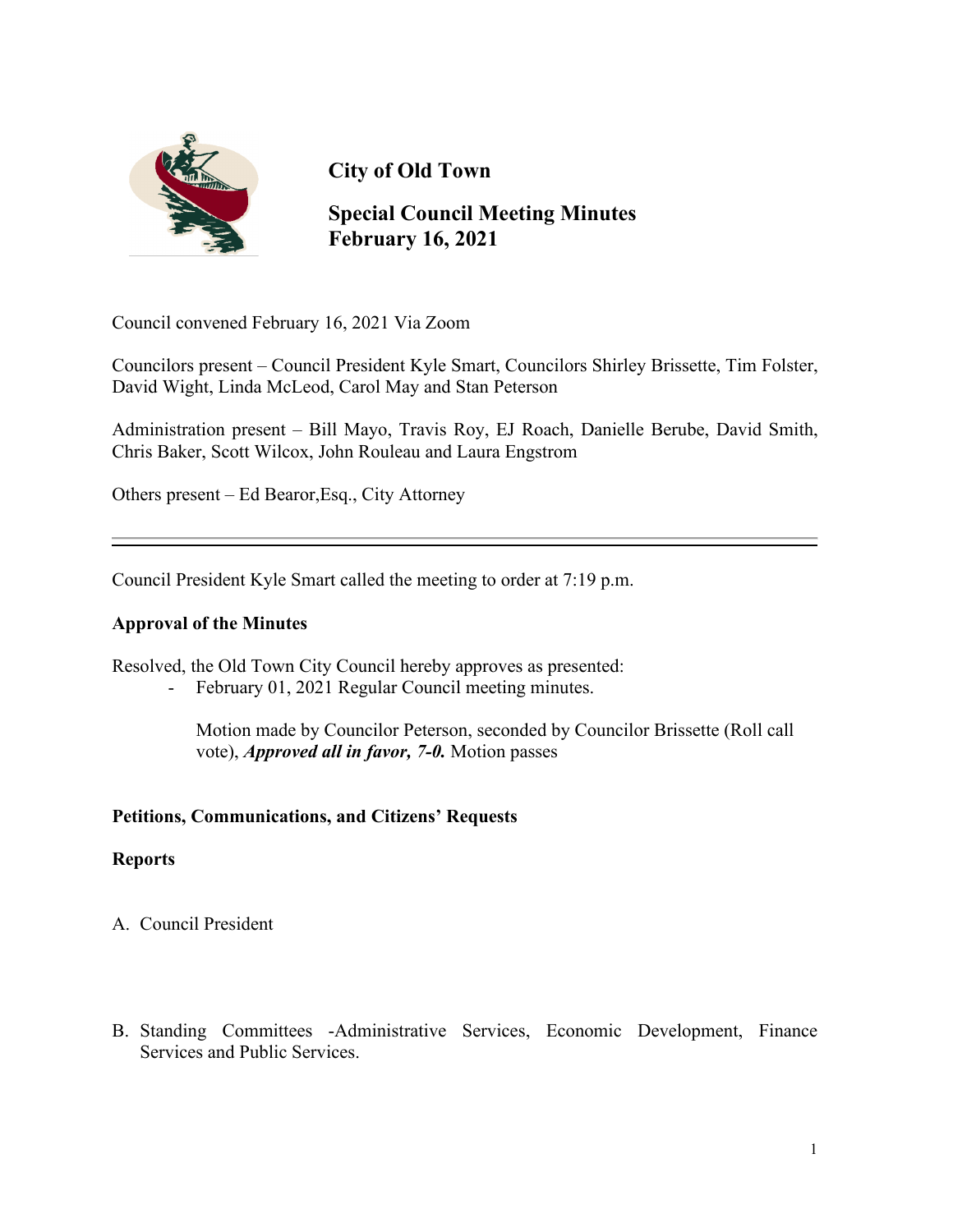#### C. City Councilors

- Councilor Wight brought up the tie-vote that happened last meeting 02/01/2021 on the item to donate a flagpole to MYFGA to be refurbished and installed at Pickerel Pond. Councilor Stan Peterson was absent for that vote. Discussion was made if they should revisit that agenda item or have the vote stand as a tie-vote, thus failing the motion to pass. The decision from the Council was that the vote stands and no further discussion at this time will be heard.

#### D. City Attorney

- Ed Bearer, City Attorney explained to the City Council that the Maine Supreme Court has heard oral arguments on the Experia vs City of Old Town case. A decision on that case should be expected in 3-6 weeks.

#### E. City Manager

Bill Mayo, City Manager updated the council on the following items:

- City Hall will be opening their lobby doors to the public starting Monday, Feb 22, 2021 with Covid restrictions.
- The Old Town airport has received \$13,000 in Covid support. A meeting will be taking place with the Airport Director, Finance Director and City Manager to discuss options for dispersing the funds. Possible option is updating the gas pumps to digital.
- Possible funding may be available for the downtown traffic lights project through the Cares Act.

### **Consent Agenda**

- 1. Resolved, the Old Town City Council hereby approves the renewal applications for Victualer's license and Special Amusement permit for Main Street Bookstore, d/b/a Kanú, located at 283 Main Street, Old Town.
- 2. The City Council approves the 2021 Volunteer Fire Assistant Grant (VFA) in the amount of \$2085.38 in grant funds, to be used with an equal share of locale funds to purchase items for the fire station.

 Motion made by Councilor Wight, seconded by Councilor Folster to accept the Consent agenda. (Roll Call Vote) *Approved all in favor, 7-0.* Motion passes